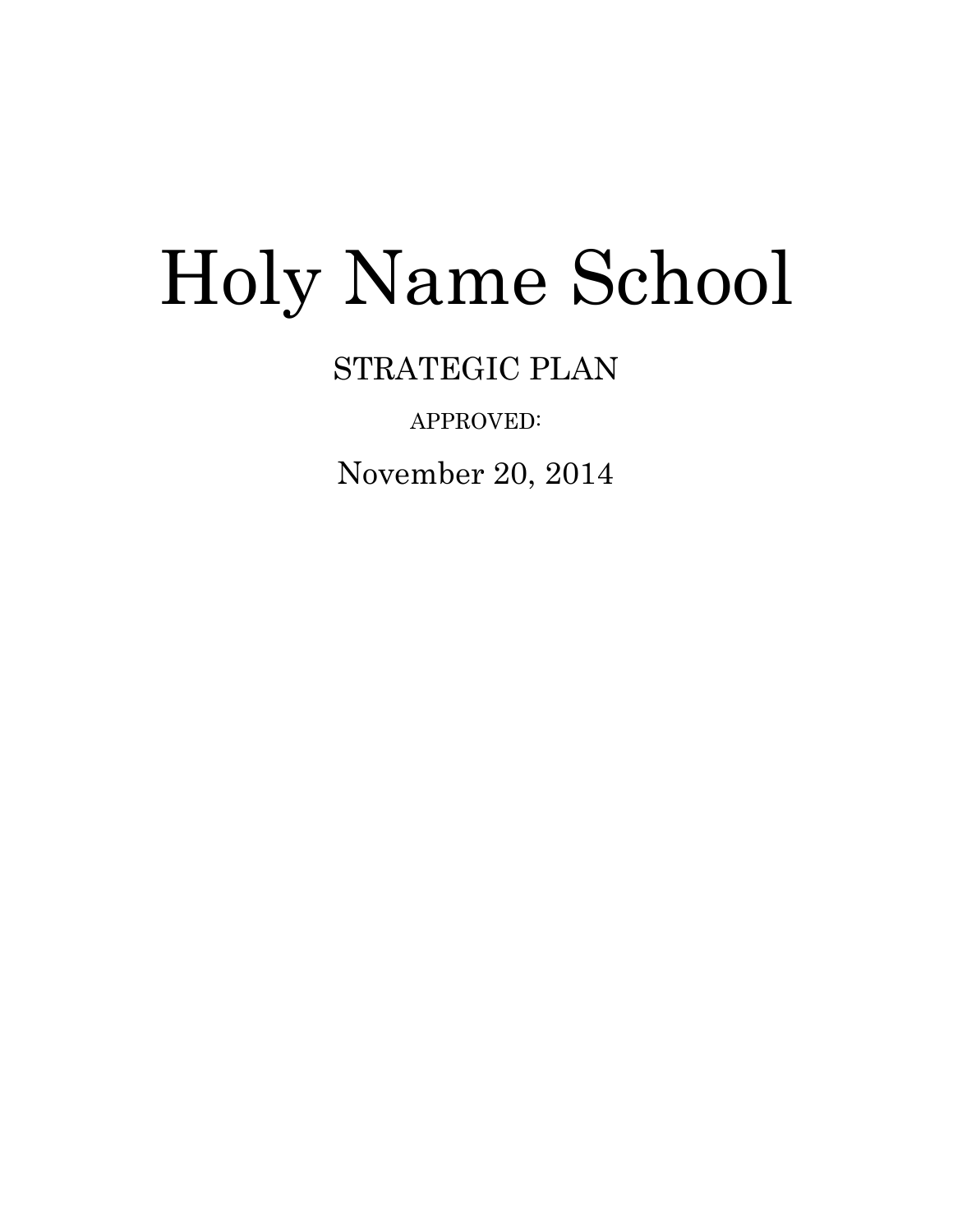# Objectives of this Plan:

To think strategically on all facets of Holy Name School, to continuously plan and create a better learning institution through disciplined thought and action that is in accordance with the school's mission.

This preliminary draft is to be shared internally only with the Holy Name School strategic planning committee. The purpose of the preliminary draft is to communicate the primary contents of this plan without the distractions of a designed document. Once the content has been shared and approved, this preliminary draft will be designed for external stakeholders with less content for the reader.

Strategic Planning Committee:

| Fr. Jay Maddock   | Suzanne Lefevre  |
|-------------------|------------------|
| Dr. Patty Wardell | Tom Librera      |
| Jennifer Goncalo  | Mark Nassiff     |
| Jennifer Bogan    | Neil Yee         |
| Dave Duhancik     | Greg O'Donnell   |
| Noreen Pingley    | Nelson Resendes  |
| April Lavoie      | Liz Mota         |
| Sam Sutter        | Greg Bettencourt |
| Frances LaSalle   | Robert Bogan     |
| Goretti Joaquim   | Gail Furtado     |
| Tom Quinn         | Joyce Coelho     |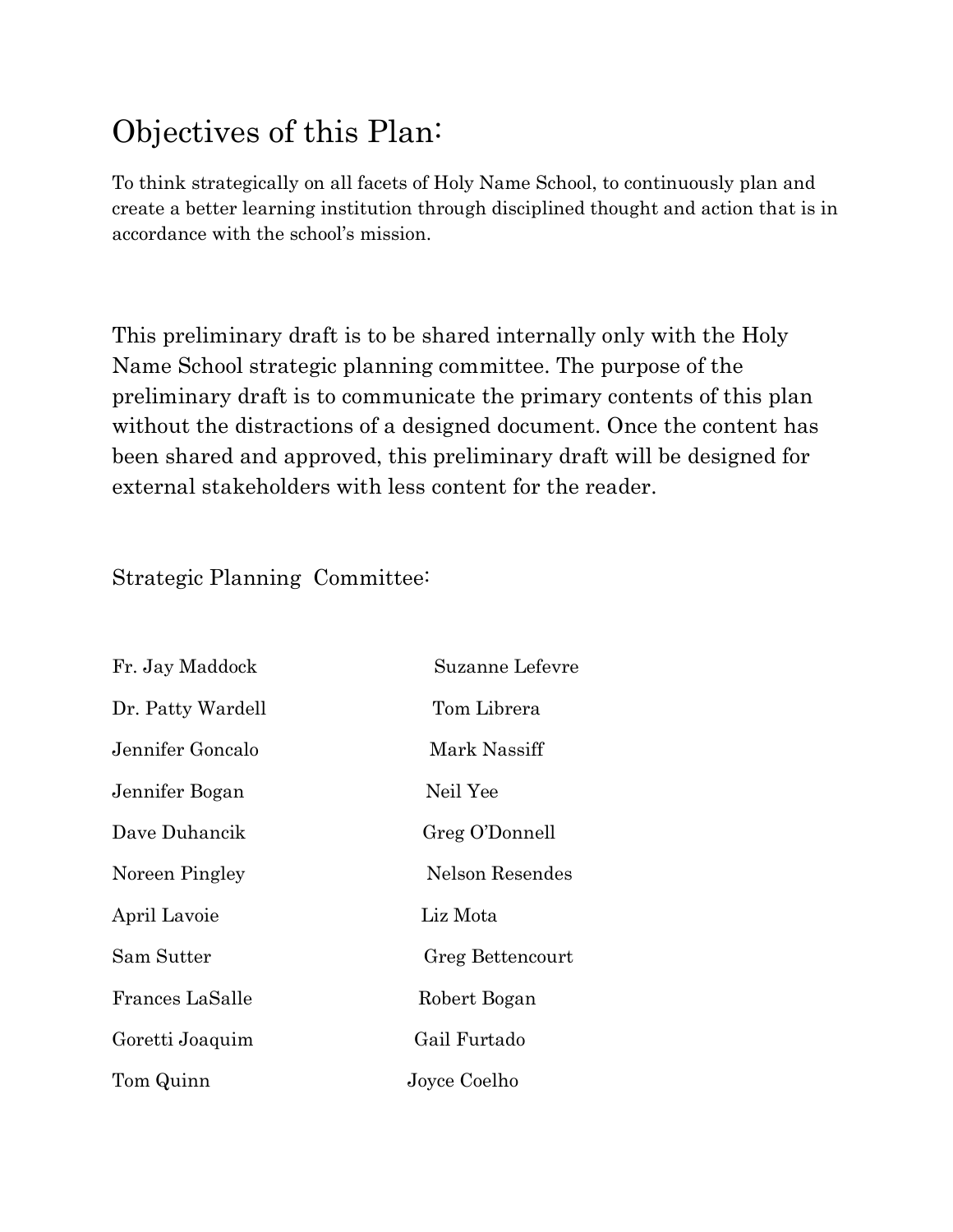# Our Mission:

Holy Name School provides a Catholic education within an atmosphere of academic excellence. While providing Catholic values, we challenge our students to do their best, to nurture their gifts and talents and to develop curiosity, creativity and critical thinking.

Holy Name School strives to produce confident, competent, and caring individuals who can work cooperatively, show respect for one another and who demonstrate an understanding and appreciation for Catholic values.

# Our Core Values:

\*Catholic value system

\*Community

\*Intellectual vitality

\*Empathy

\*Personal Responsibility

\*Sportsmanship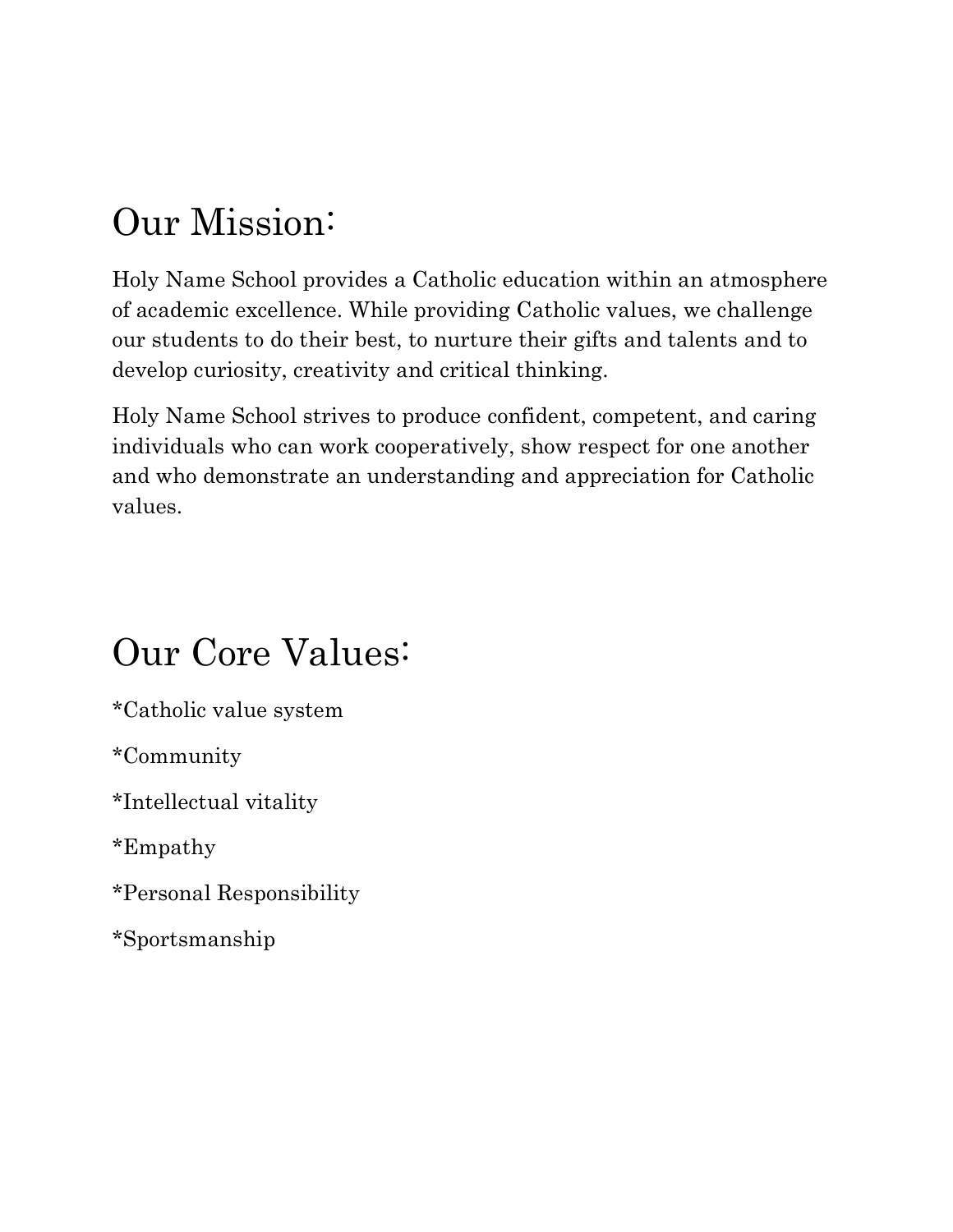During this process, the committee has created five sub-committees and entrusted these sub-committees to identify the proper goals and objectives that must be targeted over the next five years.

Finance Committee Facilities Committee Student Experience Committee Technology Committee Marketing & Development Committee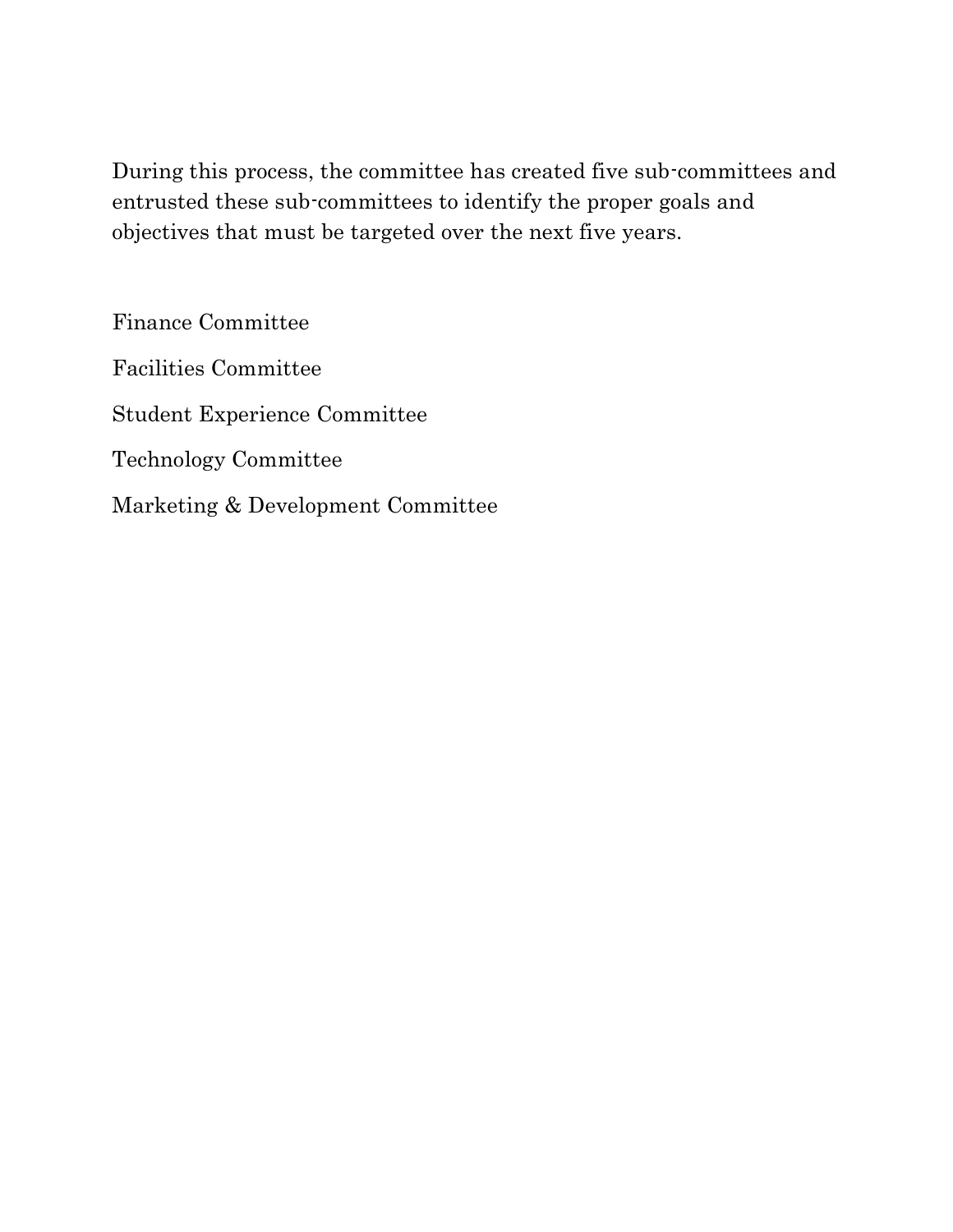# FINANCE

#### **-Ensure the financial strength and viability of Holy Name School:**

 -The School Council will coordinate with the HNS Administration to develop a sustainable resource engine to deliver superior performance to our mission. (How our money is best put into use).

 -Keep school tuition at an affordable price to enable as many families as possible the opportunity to attend HNS.

-Maintain a balanced budget each year.

#### **-Identify areas that will benefit from increased investments:**

-Create a full time Nurse position.

-Establish a Holy Name School annual appeal.

-Outsource a grant writing resource for education, technology and other opportunities.

-Establish a line item in the budget for mandatory facility improvements and maintenance.

#### **-Future goals and aspirations:**

-Higher teacher/staff salaries

-Full pay financial assistance for families in need.

-Wait list for: incoming students and volunteers.

-IT position created.

 -Wireless network within each classroom, with personalized technology available to every student.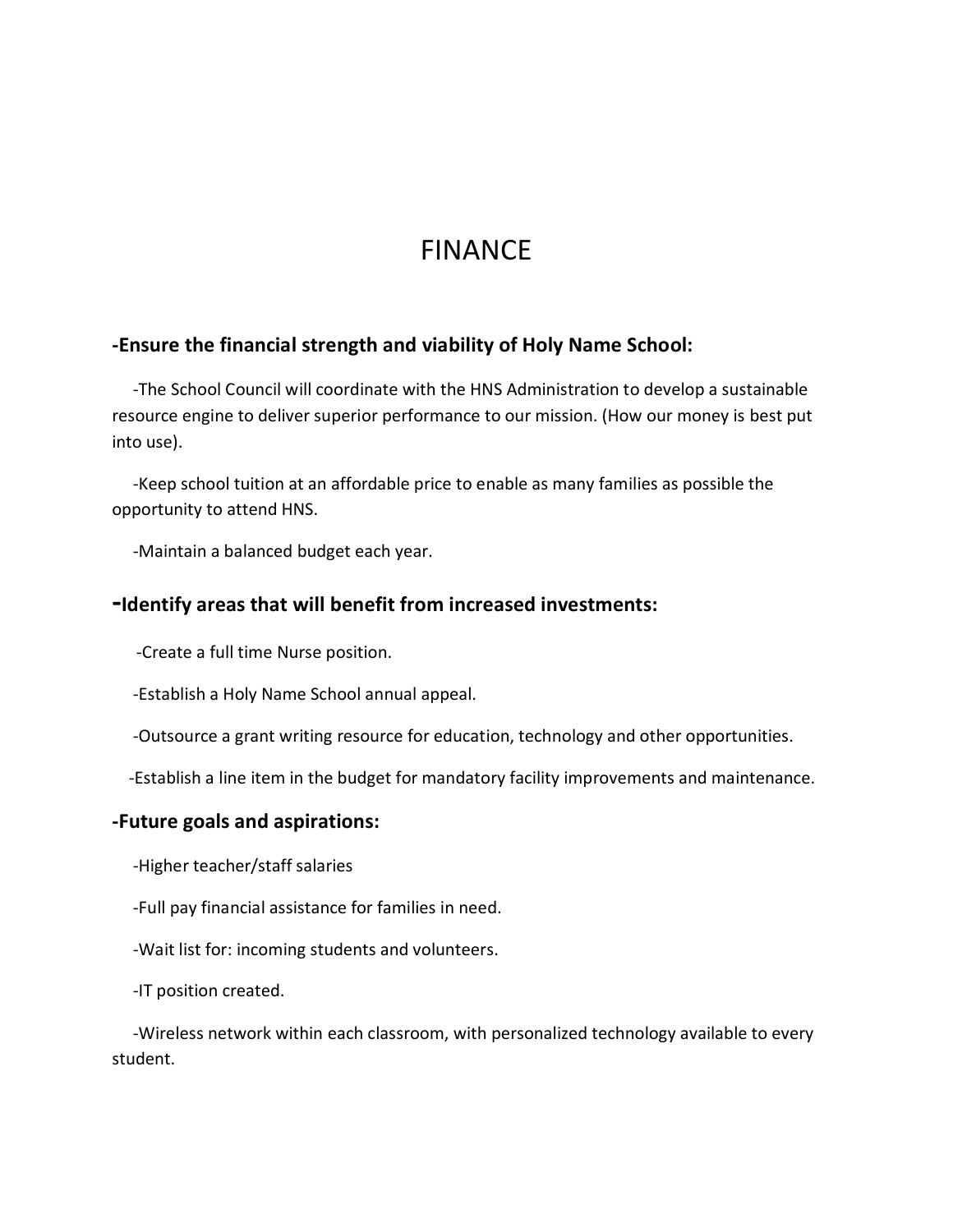## **FACILITIES**

#### **-Create a five year facility master plan:**

-Upgrade all windows.

-New gym/auditorium flooring

-Security system upgrade (with cameras and keyless entry)

-Update and maintain library/computer lab infrastructure.

-HVAC system.

-Upgrade thermostat controls for each classroom.

-All window treatment replacement.

-Campus improvements (Gate locks, parking lot resurface, building painting, landscaping)

-Plan for "dead space" between the main building and parish center.

 -Kitchen and cafeteria upgrades to refrigeration, plumbing, oven, food grade storage, venting systems).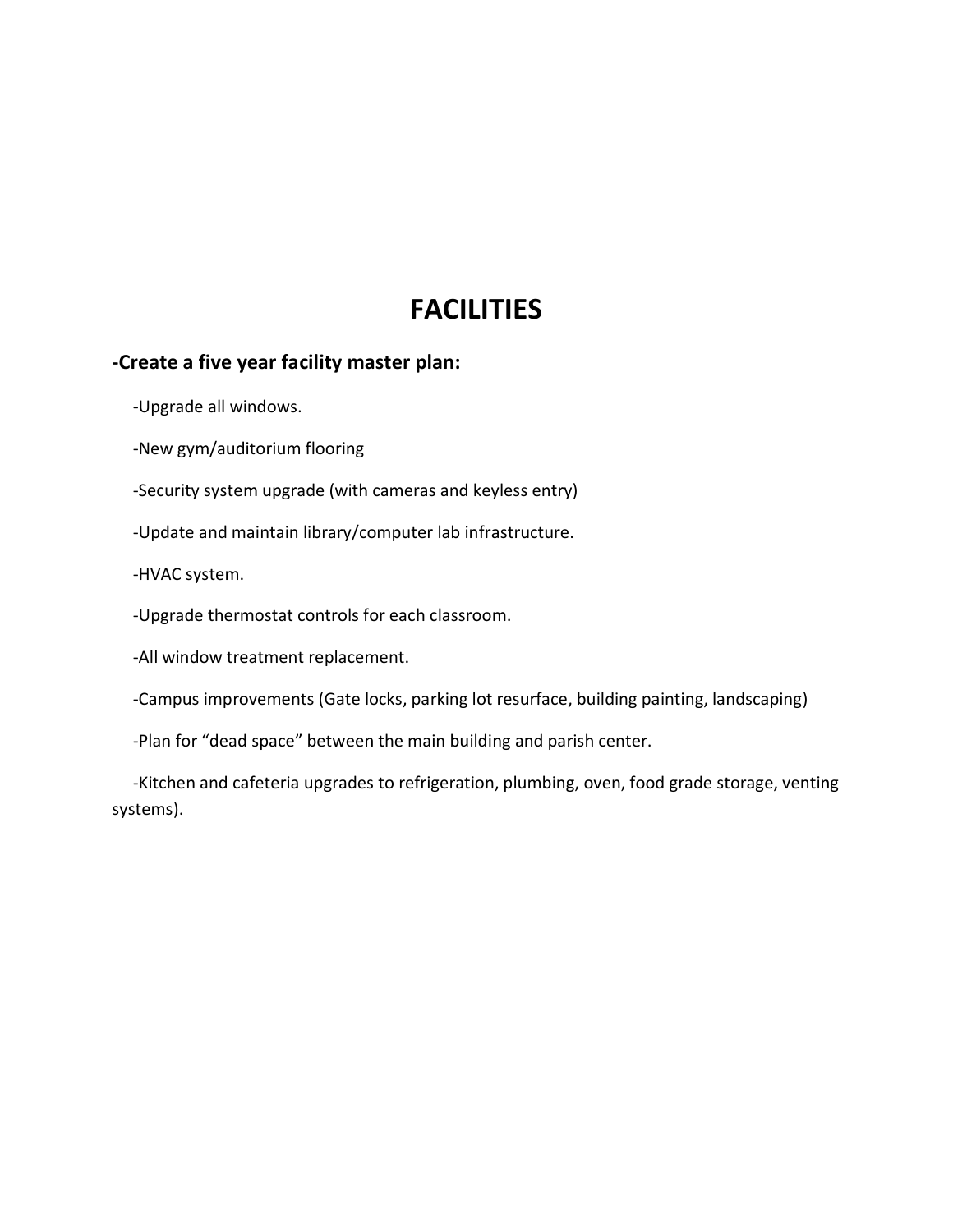## **STUDENT EXPERIENCE**

#### **-Curriculum maps will be prepared at each grade level and academic area to ensure that students attain the skills necessary to reach their potential in all academic areas:**

-Teachers will collaborate and review current lessons and topics by grade level and assess compliance with current frameworks and standards.

 -Professional development opportunities will be provided to ensure understanding and completion of curriculum mapping.

#### **-All students will work to achieve their potential by being provided with the necessary resources and instruction:**

-Explore the possibility of hiring an educational specialist to ensure students are reaching their potential.

 -Provide students with experiences that incorporate various learning modalities and higher order thinking skills, which will enable students to improve performance in class and on standardized testing.

#### **-Provide students with enhanced extra-curricular opportunities:**

-Not only of sound mind but also of body by offering after school athletic programs and artistic activities in addition to CYO basketball and catholic youth futsal league.

-Identify individuals with skills to coordinate after school art, drama, music and athletic programs.

#### **-Provide an environment that promotes the mission of Holy Name School:**

-Create transformational leaders. Students that will be prepared to serve their respective communities enhance the environment around them and serve others before themselves.

 -In accordance with the school's mission, promote spiritual and corporal works of empathy and respect to others.

#### **-Maintain and enhance the open line of communication between the school and home:**

 -Maintain and continue to encourage the availability of faculty to meet with parents to discuss the progress and status of students.

-Develop and strength mentoring programs for new students, present students. present faculty and new faculty.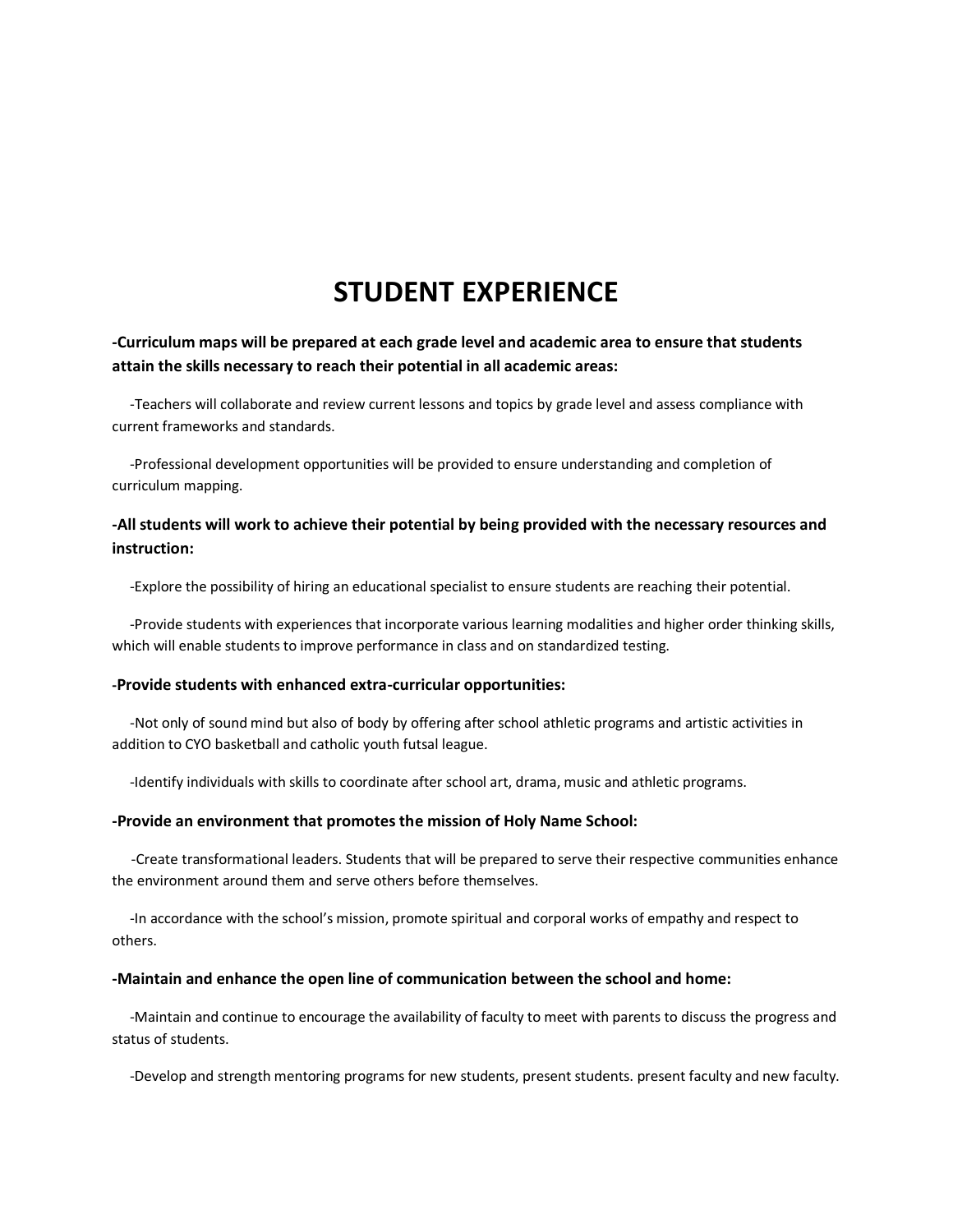### **TECHNOLOGY**

#### **-Upgrade and create an advanced technology center:**

-Teacher sites expanded, increase communication and accessibility.

-Create a faculty/staff policy for personal social media accounts.

 -Add a social media account for the school that promotes the school and student achievements, school events and academic calendar.

#### **-Take advantage of online technology:**

-Expand the use of online forms that can collect data (Go paperless)

 -Form submission and data collection can come at the start of the school via registration, medical information and family information.

 - E commerce. Set up an account with an online credit processor and integrate with the HNS website. It will give the school the ability and flexibility to accept payments for anything school related.

#### **-Create a technology based curriculum:**

-Create a clear mapped path from Pre-K to 8th grade.

-Have students fully prepared and confident for high school curriculum.

 -Have the independence to operate outside the confines of the Diocese mandates on technology based programs.

 -Need to expand professional development to enhance how technology is being used everyday in the classroom. Not just focusing on "computer" class.

-Consistent approach through development opportunities and oversight by the administration.

#### **-Hardware:**

 **-**Having the ability to keep up with the constant changes in technology.

-Focus on outgrowing our present hardware through running our systems, iPad and computers at full capacity.